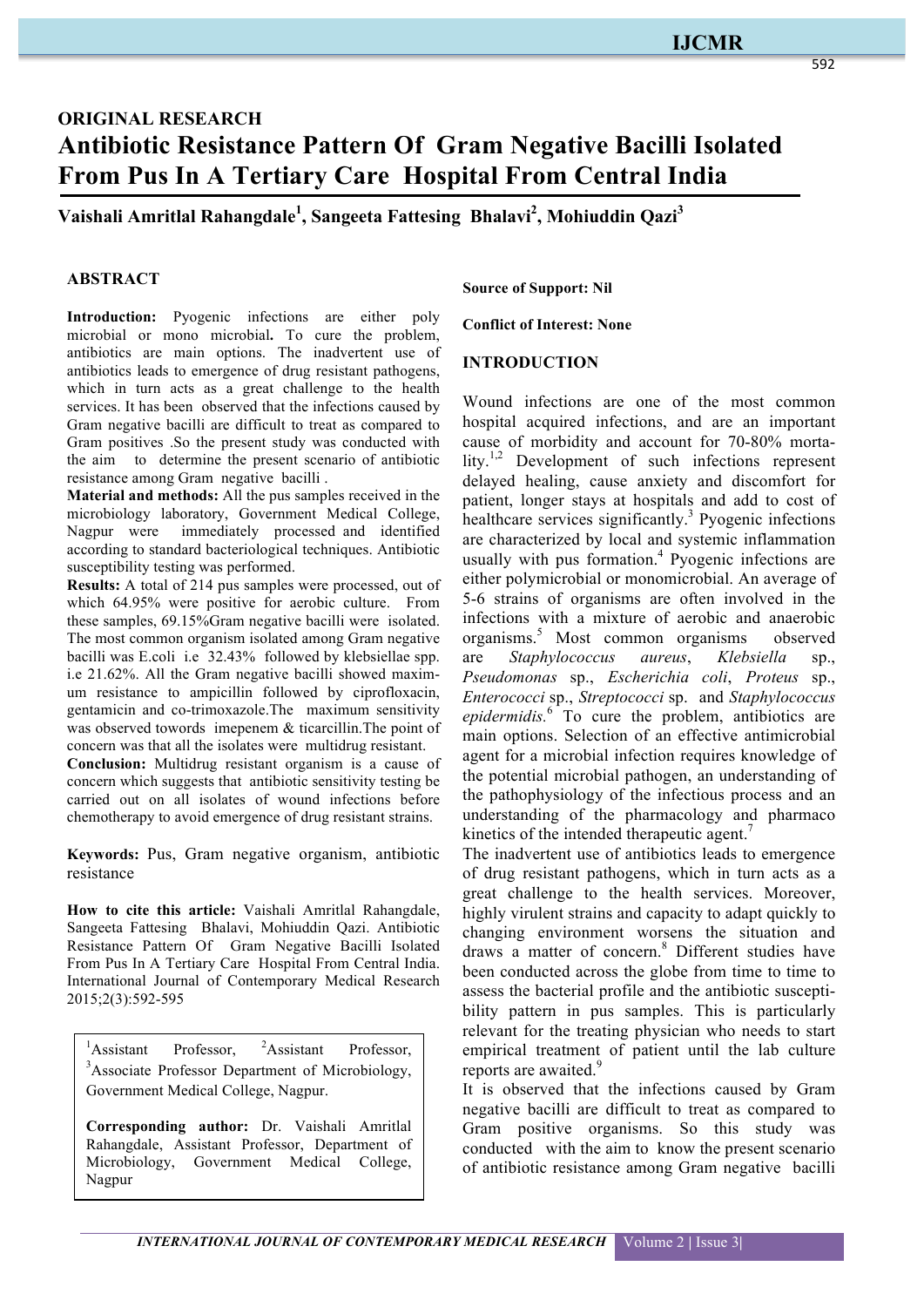#### isolated from pus. **MATERIAL AND METHODS**

The study was conducted in the Department of Microbiology, Government Medical College, Nagpur during a period of six months. All the pus samples received in the microbiology laboratory were immediately inoculated and streaked onto nutrient agar, 5% sheep blood agar and MacConkey agar (Hi-Media, India).<sup>10</sup> Plates were incubated aerobically at 37˚C for 24 hours. Isolated organisms were processed and identified according to standard bacteriological techniques. <sup>11</sup> Antibiotic susceptibility testing was performed by Kirby-Bauer disk diffusion technique.<sup>12</sup> The drugs used were as per the CLSI 2013 guidelines.<sup>13</sup>

## **RESULTS**

A total of 214 pus samples were processed, out of which 139 (64.95%) were positive for aerobic culture. Mixed growth was obtained among 36 (16.82%) samples. From these samples,  $148(69.15%)$  Gram negative bacilli were isolated .

The most common organism isolated among Gram negative bacilli was *E.coli* i.e 32.43% followed by *klebsiella spp.* i.e 21.62% (Table-1). All the Gram negative bacilli showed maximum resistance to ampicillin followed by ciprofloxacin, gentamicin & co-trimoxazole.The bacilli also showed 60 to 70 % resistance to second & third generation cephalosporins. The drugs to which the organisms showed maximum sensitivity were imipenem and ticarcillin. The point of concern was that all the isolates were multidrug resistant (Table-2,3).

The *pseudomonas* & *acinetobacter* showed maximum resistance to cephalosporins. The drugs to which these two isolates showed maximum sensitivity were piperacillin, imipenem and amikacin. About approximately 90% pseudomonas isolates showed multidrug resistance (Table-2,3).

| S.no           | Organism               | Number( $\%$ ) |
|----------------|------------------------|----------------|
|                | E.coli                 | 48(32.43)      |
| $\overline{2}$ | Klebsiella spp.        | 32(21.62)      |
| $\mathcal{E}$  | Enterobacter aerogenes | 12(8.10)       |
| 4              | Nonfermenter spp.      | 10(6.75)       |
| 5              | Proteus vulgaris       | 10(6.75)       |
| 6              | Citrobacter freundii   | 04(2.70)       |
| 7              | Pseudomonas            | 30(20.27)      |
|                | aerugenosa             |                |
| 8              | Acinetobacter baumanii | 02(1.35)       |
|                | Total                  | 148(100)       |

**Table-1:** Species of Gram negative bacilli isolated from pus samples (n=148)

#### **DISCUSSION**

Pus infection patients are subjected to several factors that may be associated with multidrug resistant microorganism carriage such as inappropriate antibiotic treatment, chronic course of the wound and frequent hospital admission.<sup>14</sup> Gram negative bacteria such as *Pseudomonas, Escherichia coli*, *Klebsiella spp* and gram positive cocci such as *Staphylococcus aureus* are the common causative agents of various pyogenic infections. The emerging resistant genes in such bacteria by various mechanisms are a matter of concern

The most common Gram negative isolate obtained in the present study was *E.coli* (32.43%) followed by *klebsiella spp*. (21.62%) which coincides well with Kaup et al<sup>15</sup> who also reported *E.coli* as the most common organism, whereas study by Giacometti et.  $Al<sup>16</sup>$  and Sowmya et at<sup>17</sup> on surgical wound infections, reported *Pseudomonas species* as the most common Gram negative bacilli isolated followed by *E.coli*. All the Gram negative bacilli showed maximum resistance to ampicillin followed by ciprofloxacin, gentamicin & co-trimoxazole.The bacilli also showed 60 to 70 % resistance to second and third generation cephalosporins. Such pattern of resistance is also reported by Kaup et al<sup>15</sup> and *Sowmya et al.*<sup>17</sup> The drugs to which the organisms showed maximum sensitivity were imipenem and ticarcillin. The study by G Suguneswari et al.<sup>18</sup> and Balan et al.<sup>19</sup> also reprted maximum sensitivity of gram negative baclii to imipenem and ticarcillin in their study. About approximately 90% pseudomonas isolates and all other Gram negative isolate showed multidrug resistance. This is also reported by Verma et al.<sup>20</sup>

### **CONCLUSION**

Multidrug resistant organism is a cause of concern which suggests that antibiotic sensitivity testing should be carried out on all isolates of wound infection before the initiation of chemotherapy which will help the treating physician for selection of appropriate drugs. Again there is need for the introduction of antimicrobial surveillance programme at regular intervals at every hospital so as to provide proper directions to the treating clinicians for use of suitable antibiotics .

The emergence and proliferation of these highly resistant organisms obtained from specimen of pus are highly threatening given the limited number of antimicrobial agents that are currently available or in the drug development pipelines of the pharmaceutical industry to combat these organisms.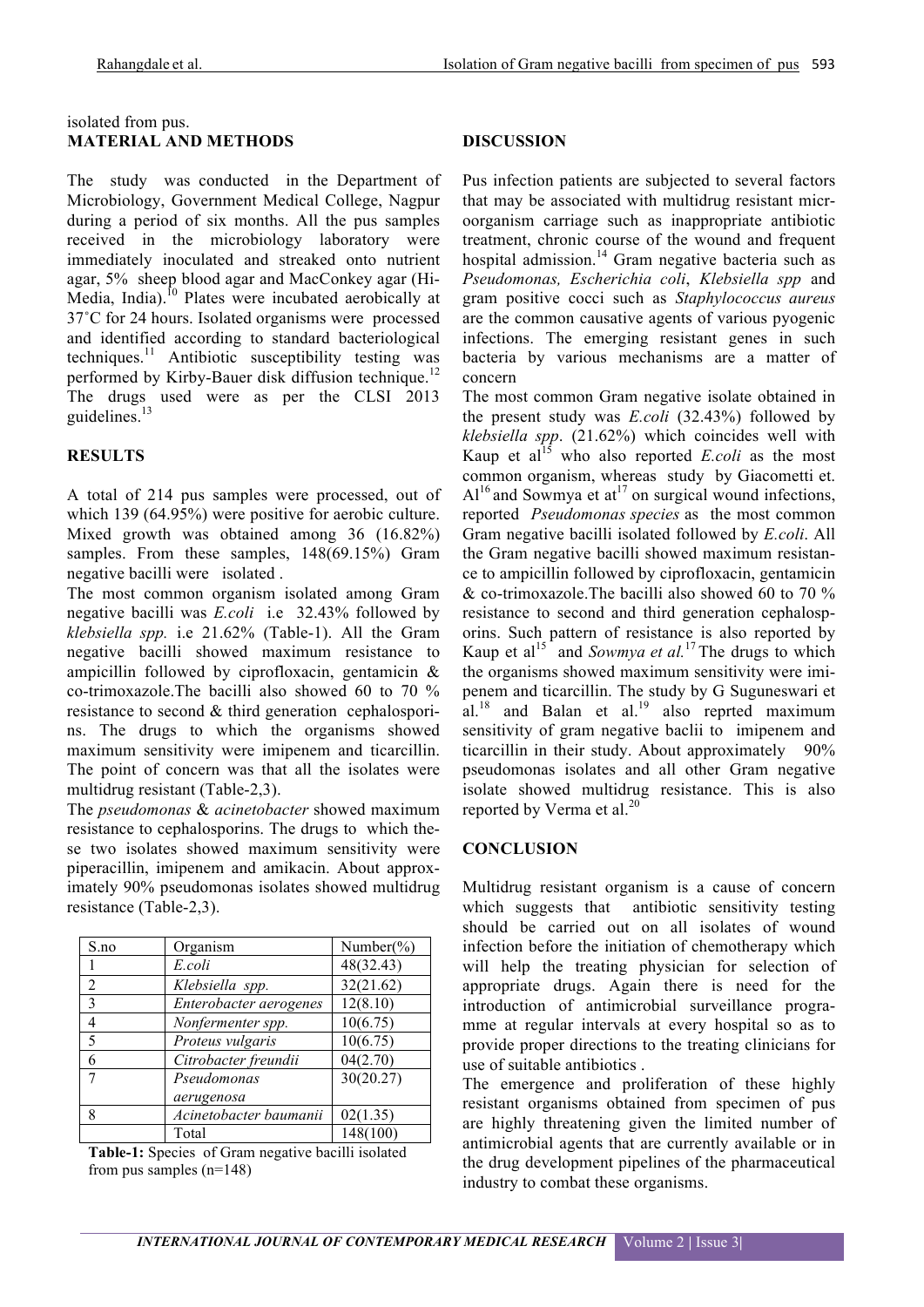| S                            | Organism                                 | Antibiotic resistance pattern of the enterobacteriacae and nonfermenter( $\%$ ) |                    |                                   |                        |                        |                        |                                  |                          |                                   |                    |                               |               |
|------------------------------|------------------------------------------|---------------------------------------------------------------------------------|--------------------|-----------------------------------|------------------------|------------------------|------------------------|----------------------------------|--------------------------|-----------------------------------|--------------------|-------------------------------|---------------|
| r<br>$\mathbf n$<br>$\bf{0}$ |                                          | $\mathsf{A}$                                                                    | Ac                 | CE                                | <b>CPM</b>             | CFZ                    | CN                     | <b>CEP</b>                       | <b>TC</b><br>$\mathbf C$ | CO                                | G                  | IP                            | CF            |
| 1                            | E.coli<br>$(n=48)$                       | 45<br>(93.7)<br>5)                                                              | 40<br>(83.3)<br>3) | 38<br>(79.1)<br>6)                | 38<br>(79.1)<br>6)     | 33<br>(68)7<br>5)      | 34<br>(70.8)<br>3)     | 35<br>(72.9)<br>$\left  \right $ | 12<br>(25)               | 30<br>(62.5)<br>$\left( 0\right)$ | 45<br>(93.7)<br>5) | $\mathbf{3}$<br>(6.2)<br>5)   | 44<br>(91.66) |
| $\mathfrak{D}$               | Klebsiella<br>spp.<br>$(n=32)$           | 30<br>(93.7)<br>5)                                                              | 25<br>(78.1)<br>2) | 20<br>(62.5)<br>$\left( 0\right)$ | 23<br>(71.8)<br>7)     | 24<br>(75)             | 21<br>(65.6)<br>2)     | 21<br>(65.6)<br>2)               | 08<br>(25)               | 30<br>(93.7)<br>5)                | 31<br>(96.8)<br>7) | $\overline{2}$<br>(6.2)<br>5) | 30(93.7<br>5) |
| 3                            | Enterobact<br>er<br>aerogens<br>$(n=12)$ | 11<br>(91.6)<br>6)                                                              | 10<br>(83.3)<br>3) | 08<br>(66.6)<br>6)                | 08<br>(66.6)<br>6)     | 07<br>(58.3)<br>30     | 07<br>(58.3)<br>3)     | 06<br>(50)                       | (8.3)<br>3)              | 12<br>(100)                       | 12<br>(100)        | 0 <sub>0</sub>                | 10<br>(83.33) |
| $\overline{4}$               | Nonfermen<br>ter<br>$Spp.(n=10)$         | 8<br>(80)                                                                       | 6<br>(60)          | $\overline{4}$<br>(40)            | 5<br>(50)              | $\overline{4}$<br>(40) | 5<br>(50)              | 5<br>(50)                        | 00                       | 10<br>(100)                       | 09<br>(90)         | $00\,$                        | 09<br>(90)    |
| 5                            | Proteus<br>vulgaris<br>$(n=10)$          | $\mathbf Q$<br>(90)                                                             | 07<br>(70)         | $\overline{4}$<br>(40)            | $\overline{4}$<br>(40) | 5<br>(50)              | 5<br>(50)              | $\overline{4}$<br>(40)           | 0 <sub>0</sub>           | 08<br>(80)                        | 07<br>(70)         | 0 <sub>0</sub>                | 09<br>(90)    |
| 6                            | Citrobacte<br>r<br>$frundii(n=$<br>(04)  | $\overline{4}$<br>(100)                                                         | 3<br>(75)          | $\overline{2}$<br>((50)           | 3<br>(75)              | $\overline{2}$<br>(50) | $\overline{2}$<br>(50) | $\overline{2}$<br>(50)           | 2<br>(50)                | 3<br>(75)                         | 3<br>(75)          | 0 <sub>0</sub>                | 03(75)        |

**Table-2:** Antibiotic resistance pattern of enterobacteriacae and Nonfermenter spp. (Note: A **-** Ampicillin ,Ac – Amoxycillin , CE – Cefotaxime , CPM - Cefepime ,CFZ – Cefazoline , CN- Cefoxitin CEP – Cefpodoxime , TCC – Ticarcillin , CO – Co- trimoxazole , G – Gentamycin , IP – Imipenem ,CF – ciprofloxacin)

| s.n      | Organism          | Antibiotic Resistance pattern of the organism $(\%)$ |            |                   |                   |            |     |          |        |         |           |      |
|----------|-------------------|------------------------------------------------------|------------|-------------------|-------------------|------------|-----|----------|--------|---------|-----------|------|
| $\Omega$ |                   | <b>CFZ</b>                                           | <b>CEP</b> | $\bf CP$<br>M     | PС                | <b>TCC</b> | AT  | CF       | IP     | G       | <b>TB</b> | AK   |
|          |                   |                                                      |            |                   |                   |            |     |          |        |         |           |      |
|          | Ps.               | 26(86.6)                                             | 25(83.3)   | 24(8)             | 18(6              | 25(83.3)   | 5(1 | 28(93.3) | 10(33. | 28(93.3 | 28        | 05   |
|          | $a$ erug(n=3      | 6)                                                   | 3)         | $\left( 0\right)$ | $\left( 0\right)$ | 3)         | 6)  | 3)       | 33)    | 3)      | (93.3)    | (16) |
|          | $\left( 0\right)$ |                                                      |            |                   |                   |            |     |          |        |         | 3)        |      |
|          | Ac.               | 01                                                   | 01         | 02                | 01                | 01         | 00  | 02       | $00\,$ | 02      | 02        | 01   |
|          | baum. $(n=$       | (50)                                                 | (50)       | (100)             | (50)              | (50)       |     | (100)    |        | (100)   | (100)     | (50) |
|          | 02)               |                                                      |            |                   |                   |            |     |          |        |         |           |      |

**Table-3:** Antibiotic resistance pattern of enterobacteriacae & Nonfermenter spp. (*Ps. aerug. - Pseudomonas aerugenosa, Ac. baum - Acinetobacter baumanii*

CFZ – Cefazoline,CEP – Cefpodoxime,PC – Piparacillin , TCC – Tcarcillin , AT – Azithromycin ,CF – Ciprofloxacin , IP – Imipenem , G-Gentamicin ,TB-Tobramycin,AK-Amikacin)

So every effort needs to be made to carefully select antibiotics, balancing the need for a broad spectrum of empiric coverage of potential microorganisms with the need to preserve available antibiotics for when they are absolutely necessary.

#### **REFERENCE**

- 1. Gottrup, F.; Melling, A. and Hollander, D. An overview of surgical site infections: aetiology, incidence and risk factors. E.W.M.A. J. 2005;5: 11-15.
- 2. Wilson, A. P. R.; Gibbons, C.; Reeves, B. C.; Hodgson, B.; Liu, M. and Plummer, D. Surgical wound infections as a performance indicator: agreement of common definitions of wound

infections in 4773 Patients. B.M.J. 2004;329:72 0-722.

- 3. Mohantay, S., Kapil, A., Dhawan, B. and Das, B. K. Bacteriological and antimicrobial susceptibility profile of soft tissue infections from Northern India. Indian J. Mod. sci. 2004; 58: 10- 15.
- 4. Koneman WK, Allen SD, Janda WM, Schreckenberger PC, Propcop GW, Woods GL et al. Philadelphia Color Atlas and Textbook of Diagnostic Microbiology, 6th ed. Lippincott-Raven 2005. p:624-62.
- 5. Jeffrey Stone A., and Paul Cianci., Diabetic wounds. Diabetes Spectrum.1997;4: 118-123,.
- 6. Krige J.E.J., and Beckingham J.I., Liver abscesses and hydatid disease. BMJ 2001;23:537.
- 7. Kelwin W.S., Anti microbial therapy for diabetic